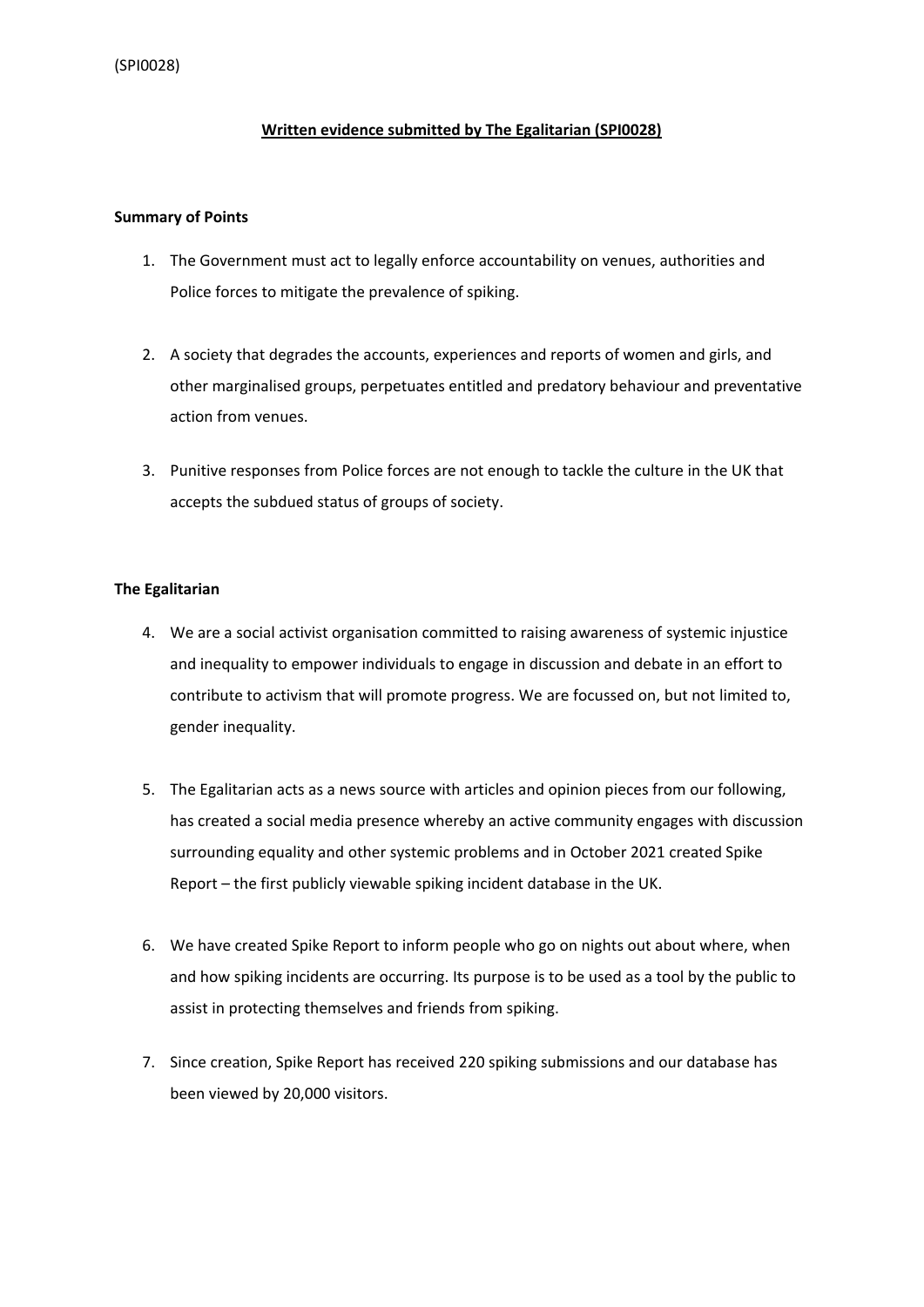- 8. Spike Report also asks users to rate venues and the Police in terms of their response. We moderate all responses prior to them being published online. All submissions are published anonymously, with The Egalitarian storing the data and contact details of users for future reference including co-operating with venues.
- 9. The Egalitarian have also been collecting opinion from the general community regarding how venues can improve safety measures to prevent spiking incidents through a Questionnaire, and ran a webinar to discuss the issue. Our Questionnaire has received 274 responses from individuals from a range of backgrounds, genders, ethnicities, sexualities and age, in addition organisations have also responded. We will use the data collected from Spike Report, our Questionnaire and our webinar as the basis of our submission.
- 10. It is important to note that just because women and girls are the majority of victims of spiking, other genders are also victims. YouGov's research in November 2021 showed that 11% of women have been spiked whilst 6% of men have been.

#### **Data from Spike Report**

- 11. We have received 220 submissions since the launch of Spike Report in October 2021.
- 12. 69% of spiking incidents were via drink, 20% by injection, 7% by drugs and 4% other.
- 13. Spiking is more prevalent in larger cities. The city with the highest number of incidents is currently Leeds (40). This is followed by Manchester (34), Liverpool (28), Newcastle (13), Edinburgh (12), London (11) and Bristol (6). It is important to note that whilst Spike Report aims to be a national tool, we have disproportionately hit the North of the England given that is where The Egalitarian is based.
- 14. Out of the 220 submissions, 47 have reviewed the responses of venues and the police.
- 15. 62% of those who reviewed reported the incident to the venue. 55% of those who did report the incident to the venue rated their response as poor or very poor. Only 4% of those who reported to the venue thought that the venue's response was very good. Only 1 submitter had the perpetrator identified through CCTV.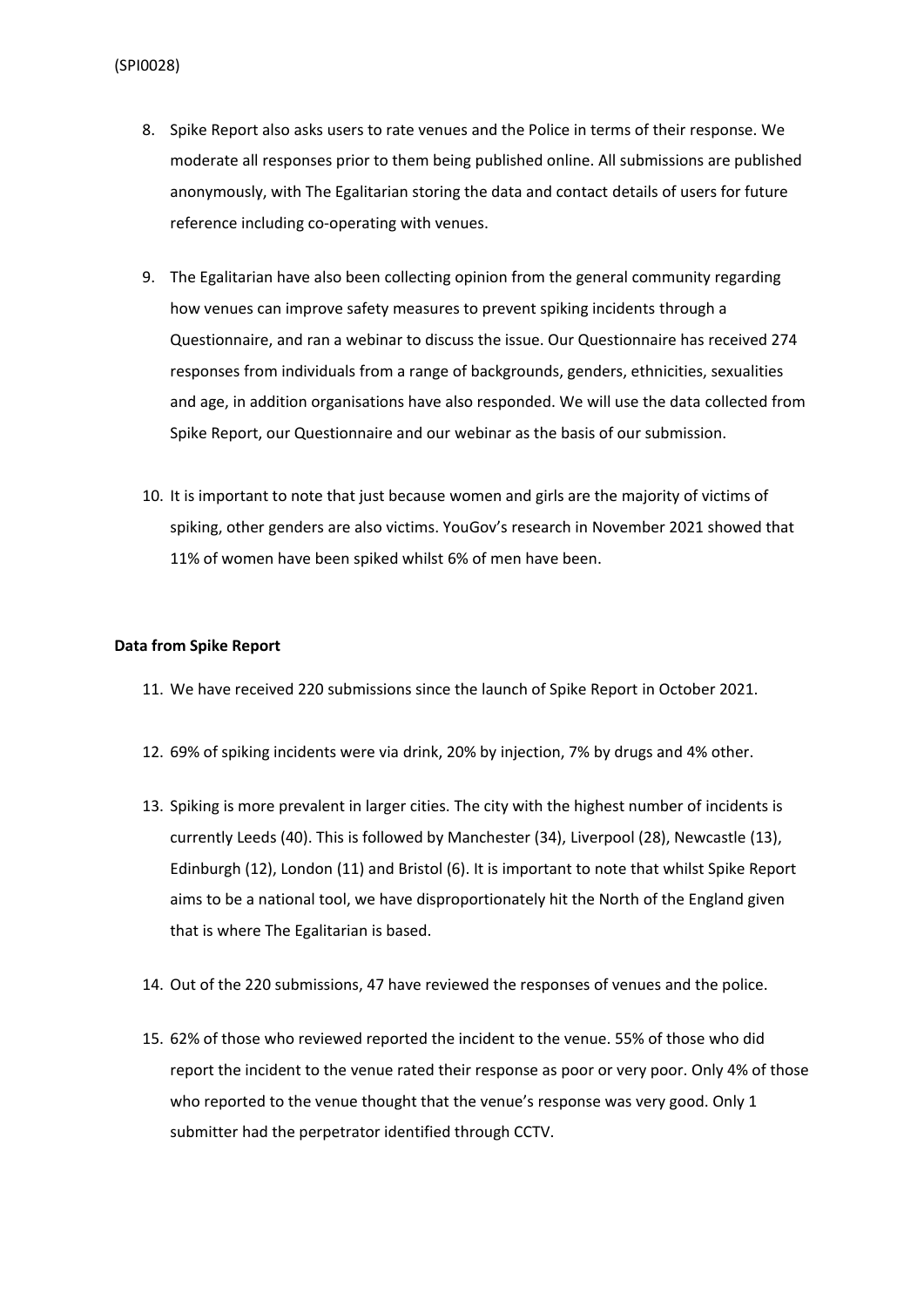- 16. 36% of those who reviewed reported their incident to the Police. Of those who reported to the Police, 38% rated their investigation as very poor, 9% as poor, 26% as neither good nor bad, 4% as good and 13% as very good.
- 17. Submitters to Spike Report have informed us that the process of submitting a report to The Egalitarian has been empowering, whereby it was the first time they felt like they had been listened to. It is clear that victims of spiking are discouraged from reporting incidents due to initial reactions from venues replicating the general culture of our society that does not take spiking seriously.
- 18. We believe that our unique perspective as a women-centric model that looks to empower victims rather than pose doubt on their allegations encourages spiking victims to come forward. This perspective is currently not replicated, and will be difficult to replicate, in the Police force which has displayed systemic issues of misogyny and a lack of motivation to protect and safeguard marginalised groups.

### **Data from our Questionnaire**

- 19. We have received 274 responses from the public regarding their opinion on how venues could be made safer.
- 20. 89% of respondents would feel comfortable or very comfortable if there were CCTV improvements inside venues and 92% would feel comfortable or very comfortable if there were CCTV improvements outside of venues.
- 21. 84% of respondents would feel safe to very safe if venues offered free drinks covers, 90% agree or strongly agree that background checks should be introduced into the hiring process of staff members in the night time economy and 97% agree to strongly agree that security staff in the night time economy should have background checks.
- 22. 82% of respondents agree to strongly agree that mandatory searches before entering venues should be introduced whilst 68% agree to strongly agree that random spot checks should be introduced on entry. 82% agree to strongly agree that mandatory searches would be more effective than spot checks in keeping people safe.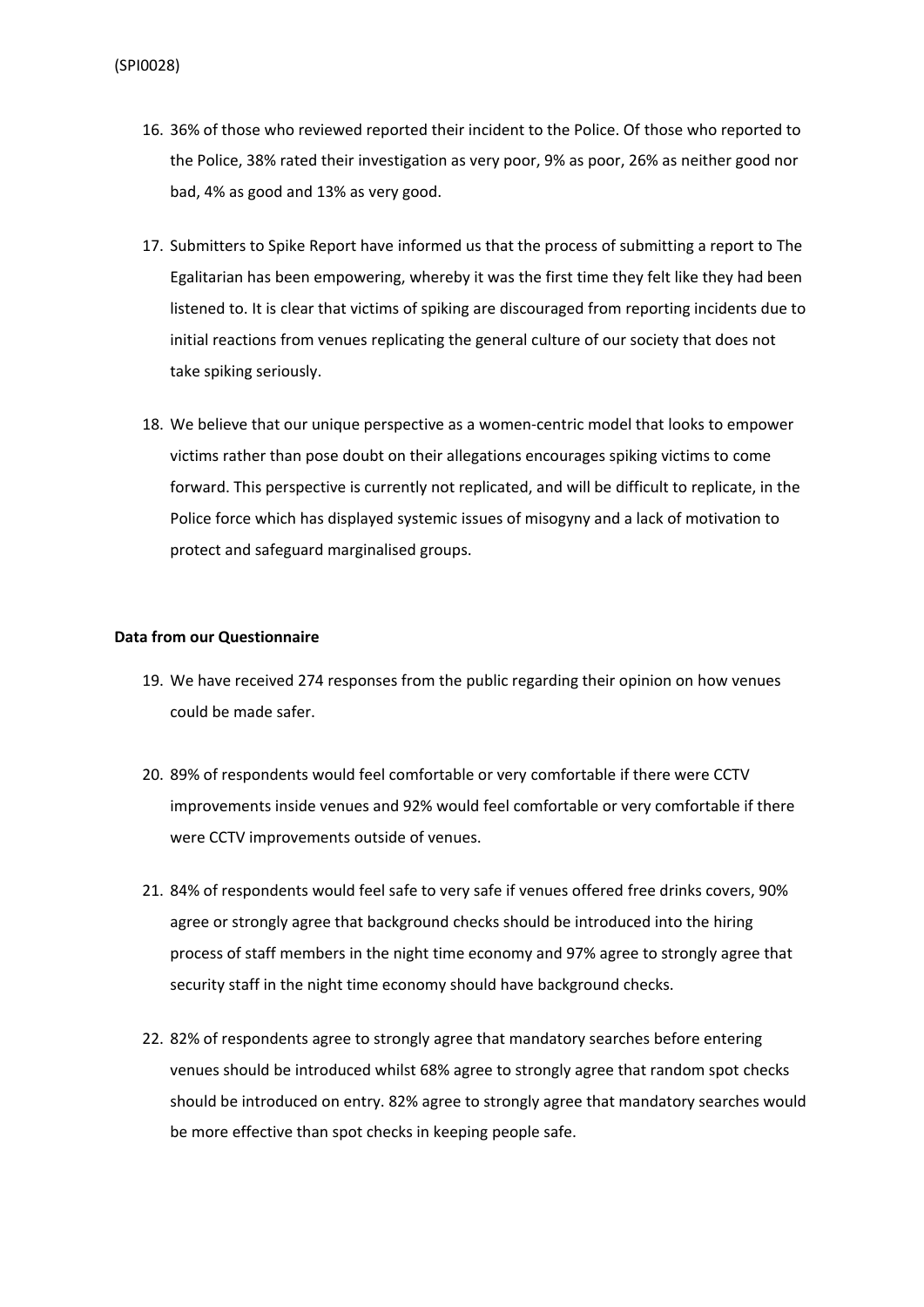## **The New Era of Spiking**

- 23. Spiking is not a new concept, however the method of spiking via injection came to our attention in October 2021 and our organisation believes that this is symptomatic to the Covid-19 lockdowns temporarily quashing the ability for predatory behaviour to be realised.
- 24. Albeit the increase in domestic violence seen during the lockdowns, we are aware that public harassment, assault and violence against women and girls has increased since the measures have been eased and society has re-opened. We submit that spiking via injection, whereby the victim will struggle to anticipate or prevent the attack, is a direct consequence of predatory behaviour being subdued by lockdown measures.
- 25. We encourage those who have been spiked to come forward with detailed explanations of their experiences. From these experiences, it is evident that whilst there is not a single profile of the perpetrators of spiking, there are clear motives to exercise control and create or exacerbate vulnerability. We are of course aware that many spiking incidents occur with the intention of sexual assault, violence or rape, there have been some reported incidences whereby the perpetrators make it evident to the person being spiked what they have done and find some level of entertainment from this.

## **The Culture of Spiking**

- 26. Spiking via drink is a continuation of the harassment, assault and violence that occurs within the night time economy. Whilst it is an unfortunate reality that those who may be victim to spiking have been asked to take steps to avoid this in the past, such as covering their drinks, staying with friends and being aware of unusual or predatory behaviour, the acceptance of the onus on the individual feeds into the culture of victim blaming prevalent across the UK.
- 27. Spiking by injection has triggered a new debate on how incidents of spiking can be stopped given the inherent difficulties in prevention. The night out community seeks to amplify previous voices throughout generations in calling for higher levels of safety in the night out economy to which everybody should be entitled. It is impossible to prevent further incidents without active involvement, engagement and participation of venues, authorities, Police and the Government.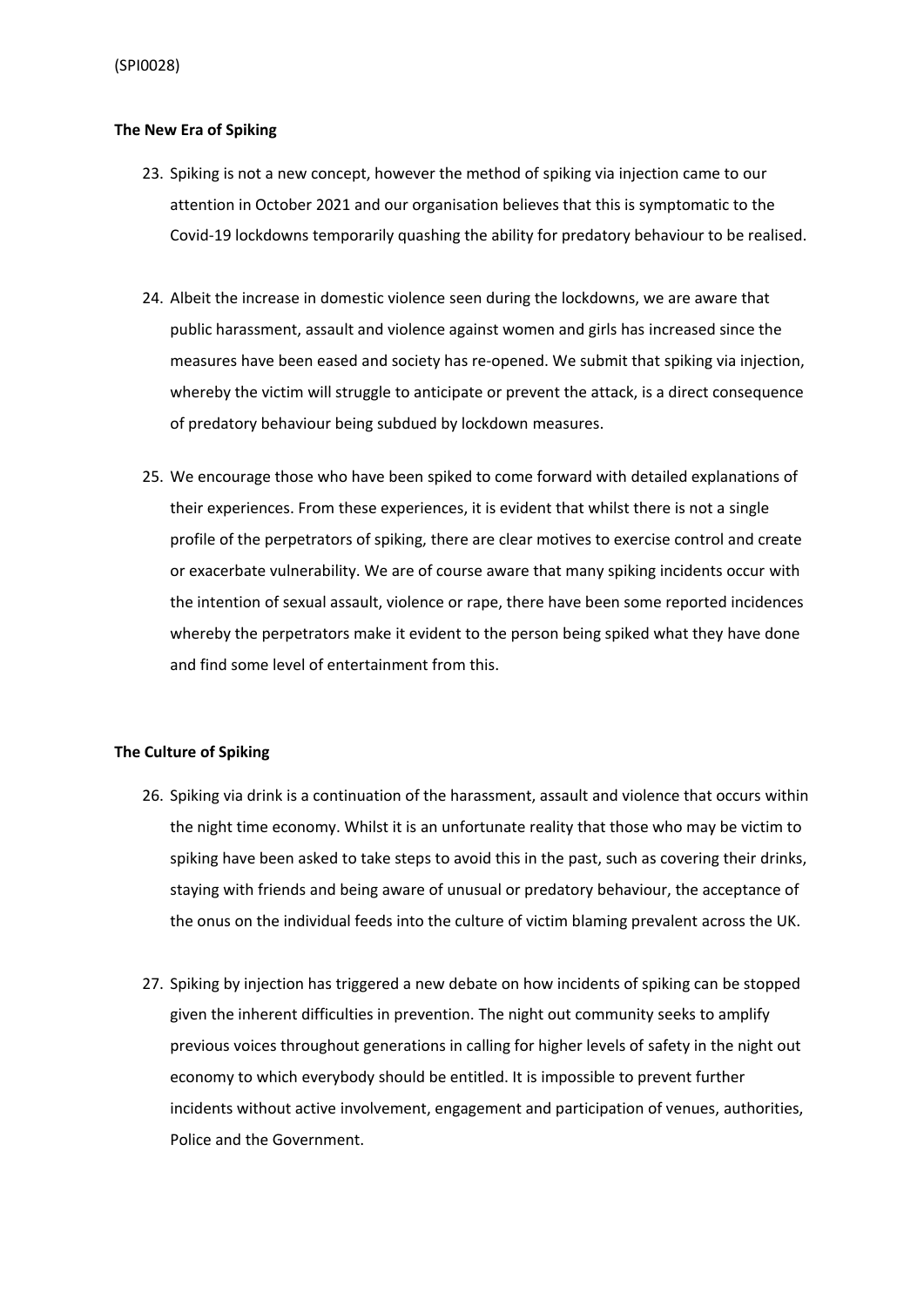- 28. Previous responses from state authorities have been negligent to rape culture and emanated from a society that subjugates marginalised groups to unacceptable behaviours involving coercion, exploitation, harassment, assault and violence. The subjection of marginalised groups to these transgressions must end.
- 29. The Egalitarian submits that when the Government seeks punitive measures to act on those who have perpetrated spiking, this deflects from addressing the fundamental conditions of our society that accepts entitled and predatory behaviour. Punitive measures may assist in criminalising those who perpetrate spiking, albeit prosecution rates are concerningly low, but will not aid a culture that looks to protect vulnerable groups.
- 30. Rape culture is prevalent from the beginning of secondary schools in the UK, and the curriculum must improve to cover issues surrounding gender equality. This is including the improvement of sex education which currently subdues and degrades women and girls' sexuality, and it is partly because of this imbalance that the behaviours discussed in this report are normalised. Society is plagued with inequality and only when this is tackled at the systemic level can predatory behaviour adequately be stamped out.

### **The Onus on Venues**

- 31. Our data displays clear problems with the response of venues in dealing with spiking incidents. Venues must take spiking incidents seriously.
- 32. The culture of removing inebriated individuals from a venue as a way to maintain the integrity of the venue demonstrates the economic mindset of the night time economy that prioritises image and profit over the safety of customers, mitigating responsibility and dismissing the frequency of intoxicated behaviour in the night time economy.
- 33. Forcing individuals to leave premises represents a distinct lack of duty of care to those who have become intoxicated at the hands of the venue. It is irrelevant whether an individual is voluntarily intoxicated or has been spiked; both are vulnerable to harassment, assault and violence on the street.
- 34. There is a strong opinion from our respondents that staff in the night time economy, from venue staff to security staff, should receive background checks before working in venues.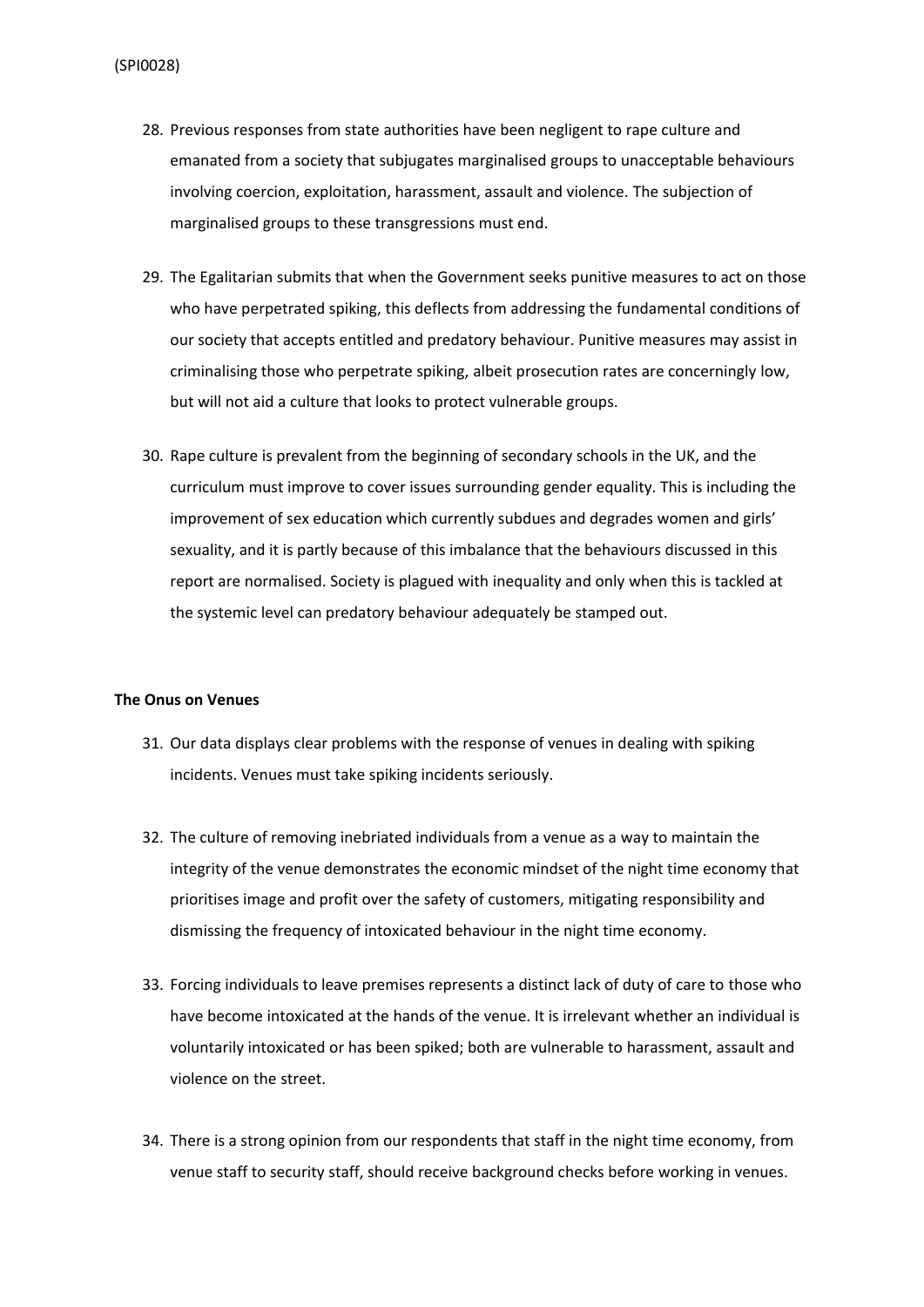The Egalitarian is highly concerned over the Spike Reports submitted that suspect their perpetrator to be a member of staff at the venue.

- 35. Further, our respondents categorically agree with the introduction of mandatory searches before entering venues. We concur with this, but strongly argue that this is on the precondition that security staff in the night time economy are background-checked and trained vigorously on well-being, welfare and diversity and inclusion as there is a concern that increasing the powers of security staff may allow them to exercise prejudice and bias.
- 36. Given the clear support for the introduction of mandatory searches in nightclubs from our Questionnaire, as further evidenced by the petition to make it a legal requirement for nightclubs to thoroughly search guests on entry receiving 174, 077 signatures, the Government has evidenced both being out of touch with public opinion and negligent to the issue of spiking. Our community were incredibly discouraged when the Government responded to the petition on 4 November 2021 expressing the view that licensing authorities are permitted to impose conditions such as searches already and therefore no further action will be taken.
- 37. Licencing authorities are currently permitted to impose conditions such as searches, yet they do not. This kind of response can only occur in a society that does not seriously consider the complaints of women and other marginalised groups in formulating policy and is happy to ignore both their fears and welfare. The refusal of the Government to mandate these rules has exacerbated distrust in their ability to protect vulnerable individuals and is consistent in the general lack of action to tackle violence against women and girls.
- 38. We must note that we encourage any products that may be used to assist those in protecting themselves from being spiked, such as drinks covers, to be made from sustainable products to avoid contributing further to the unacceptable consumption of single use plastic in the UK.

## **The Onus on Police**

39. A high proportion of those who submitted their spiking incident to Spike Report did not report their incident to the Police. In discussions with our community, there is an evident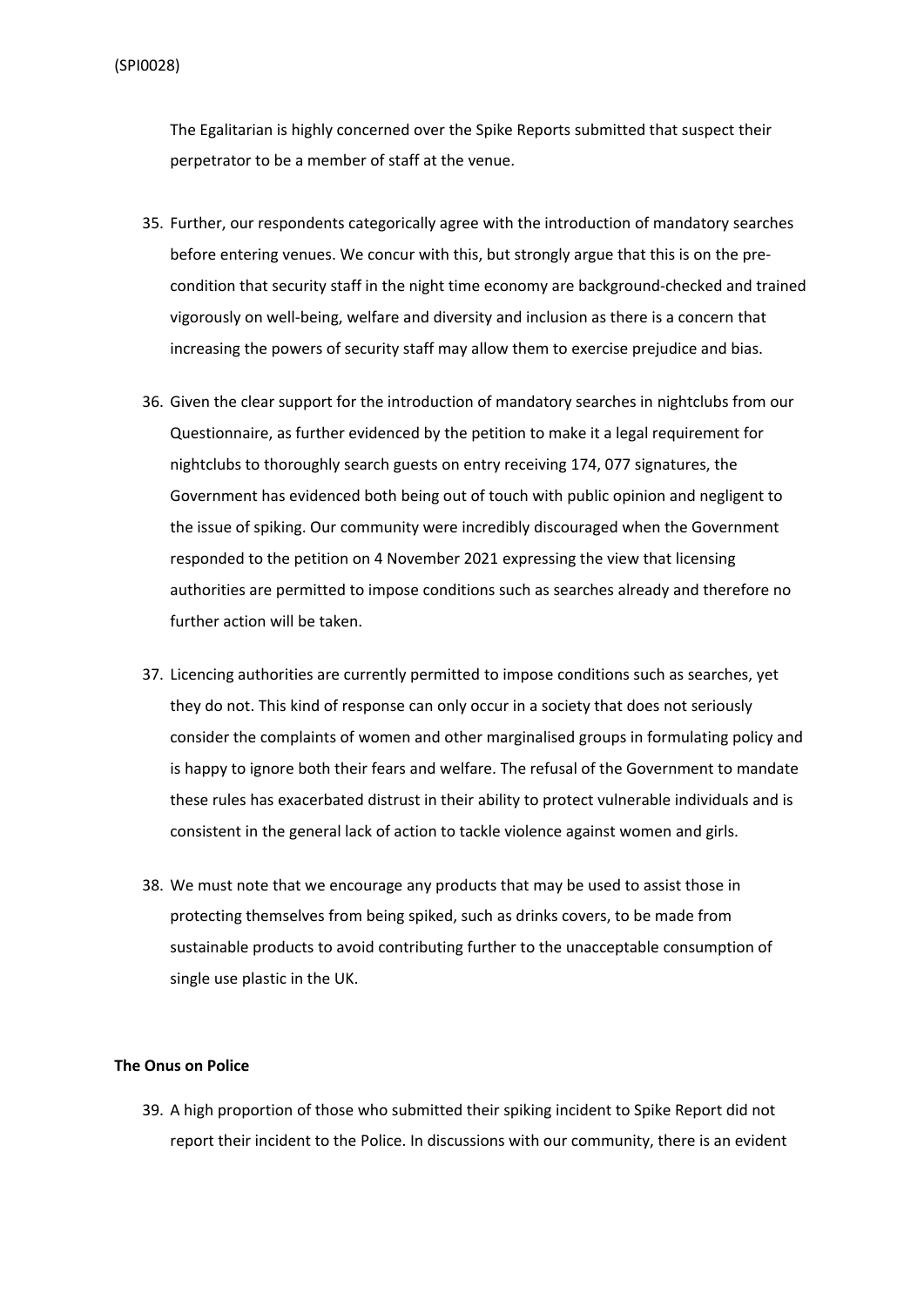lack of trust in the Police in dealing with spiking incidents. We suggest that there could be a number of reasons.

- 40. When venues do not take the spiking incident seriously, this discourages a report to the Police given that the victim does not feel as though their incident has been taken seriously.
- 41. It is acknowledged that spiking is an inherently difficult crime to prosecute. With the lack of evidence normally available (the most being CCTV which is usually of poor quality) and a victim unlikely to have much information regarding the circumstances of the crime, the burden of proof required for a prosecution of spiking hinders the ability of criminal proceedings to succeed in prosecution.
- 42. The investigation process is lengthy and with little confidence in successful prosecution, it is not deemed an effective use of time and effort for a lot of spiking victims.
- 43. With the recent abduction, rape and murder of Sarah Everard and subsequent charges against a number of Police Officers with sexual offences, systemic misogyny and negligence to violence against women and girls has been exposed within the Police force. Our community has shown an evident lack of trust with the Police in the UK to deal appropriately with violence against women and girls.

### **Conclusions**

- 44. There must be accountability to all parties involved in the crime other than the victim.
- 45. There are numerous parties involved in the materialisation of a spiking incident and the reporting process afterwards. There is work to be done on all levels, from quashing predatory and entitled behaviour through the encouragement of a better society that values equality, to venues whereby spiking incidents occur but currently enjoy little accountability, to Police forces who need to actively engage in the issue of spiking and the protection, safeguarding and empowerment of victims.
- 46. Using the data collected from the going out community, the Government must enforce accountability at all levels to adequately tackle the issue of spiking as just a small feature of the prevalence of violence against women and girls in the UK. Legal impositions of